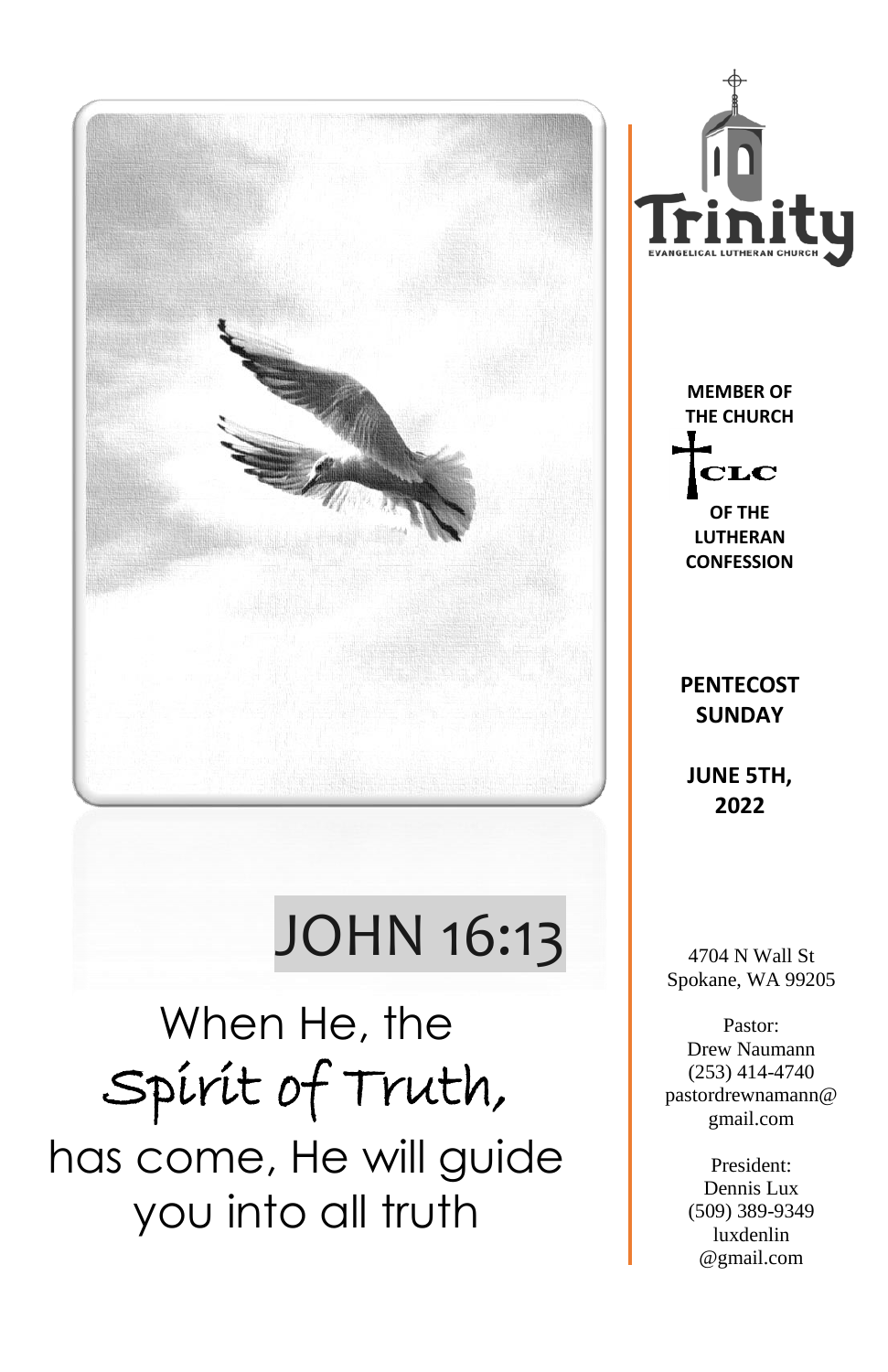## **JUNE 5 th, 2022**

**Pre-Service Meditation** *1 Corinthians 2:12 Now we have received, not the spirit of the world, but the Spirit who is from God, that we might know the things that have been freely given to us by God.*

**Prayer: O Holy Spirit, You have powerfully changed us through Your Word. Once lost sinners, You have declared us saints of God. Once in the darkness of unbelief, you have revealed to us the light of the gospel. Show us every day the love of God as revealed to us in Holy Scripture. Strengthen our faith and encourage us to live for You alone. Amen.**

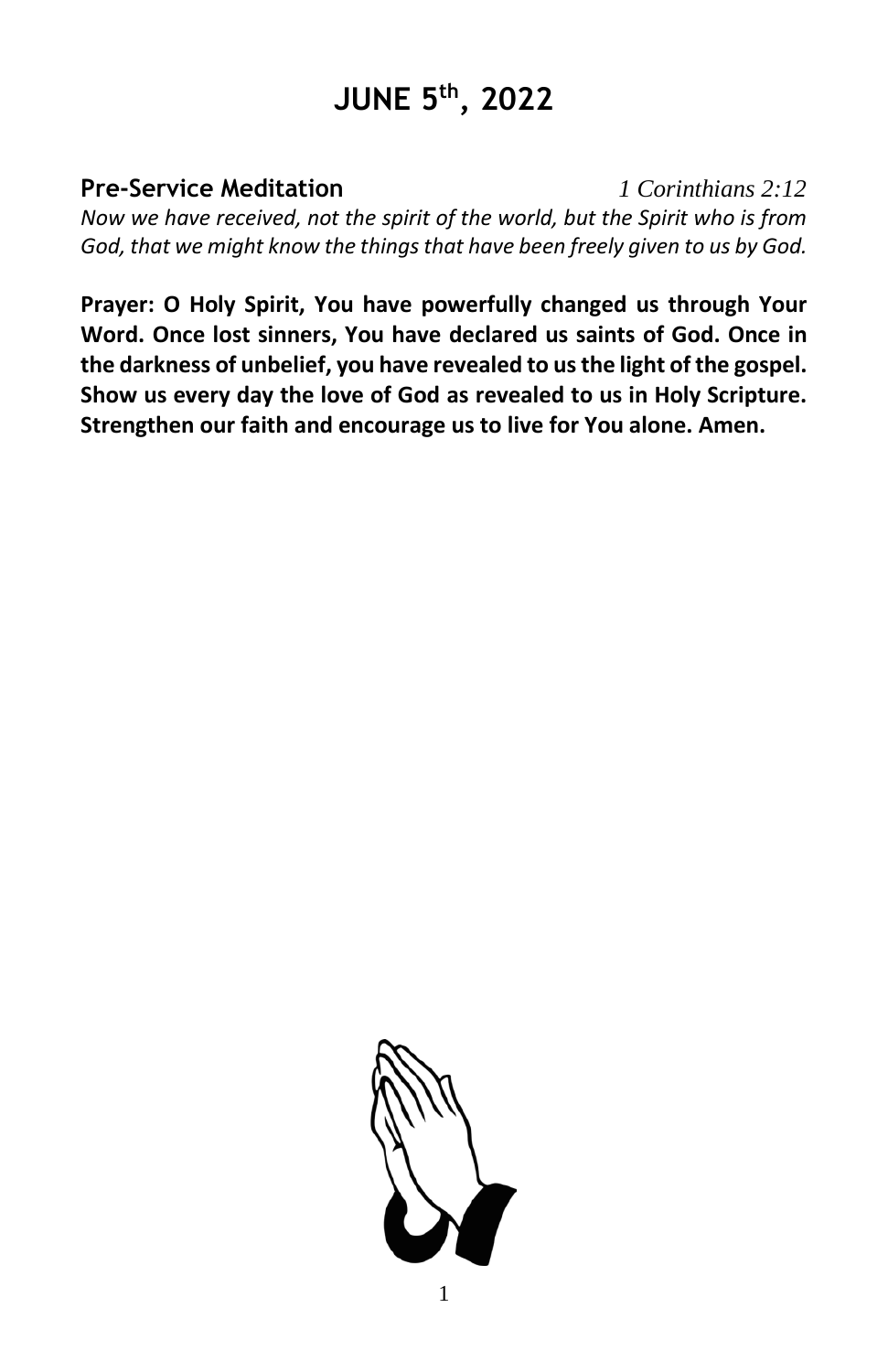## Service of the Word

#### **Opening Prayer**



#### **Invocation**

- $\boxed{\mathbf{P}}$  In the name of the Father and of the  $\div$  Son and of the Holy Spirit.
- C **(spoken) Amen.**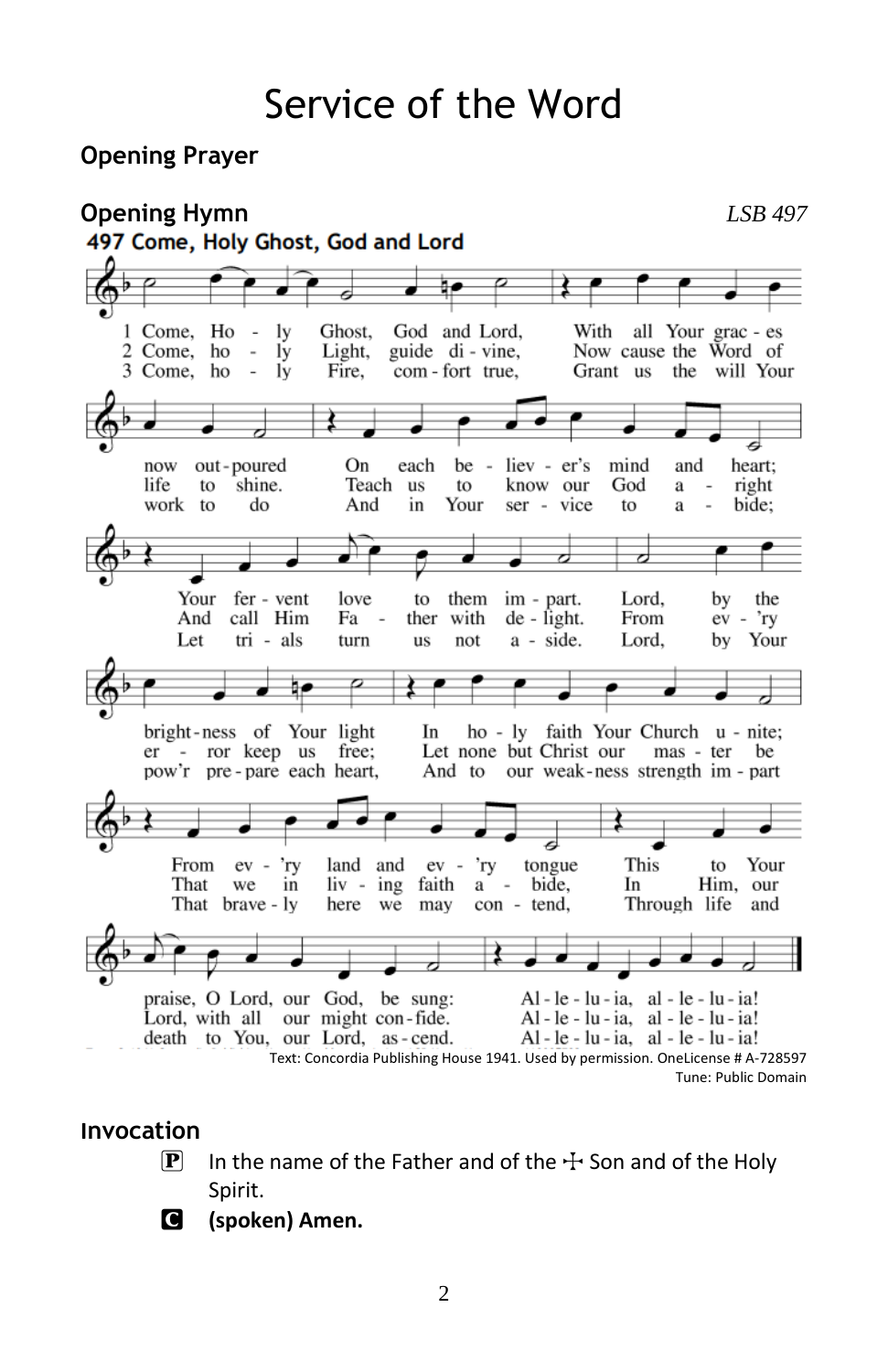#### **Confession and Absolution**

- $\mathbf{P}$  We have come into the presence of God, who created us to love and serve Him as His dear children. But we have disobeyed Him and deserve only His wrath and punishment. Therefore, let us confess our sins to Him and plead for His mercy.
- C **Merciful Father in heaven, I am altogether sinful from birth. In countless ways I have sinned against You and do not deserve to be called Your child. But trusting in Jesus, my Savior, I pray: Have mercy on me according to Your unfailing love. Cleanse me from my sin and take away my guilt.**
- $\mathbf{P}$  God, our heavenly Father, has forgiven all your sins. By the perfect life and innocent death of our Lord Jesus Christ, He has removed your guilt forever. You are His own dear child. May God give you strength to live according to His will.



C **(***spoken***) Amen.**

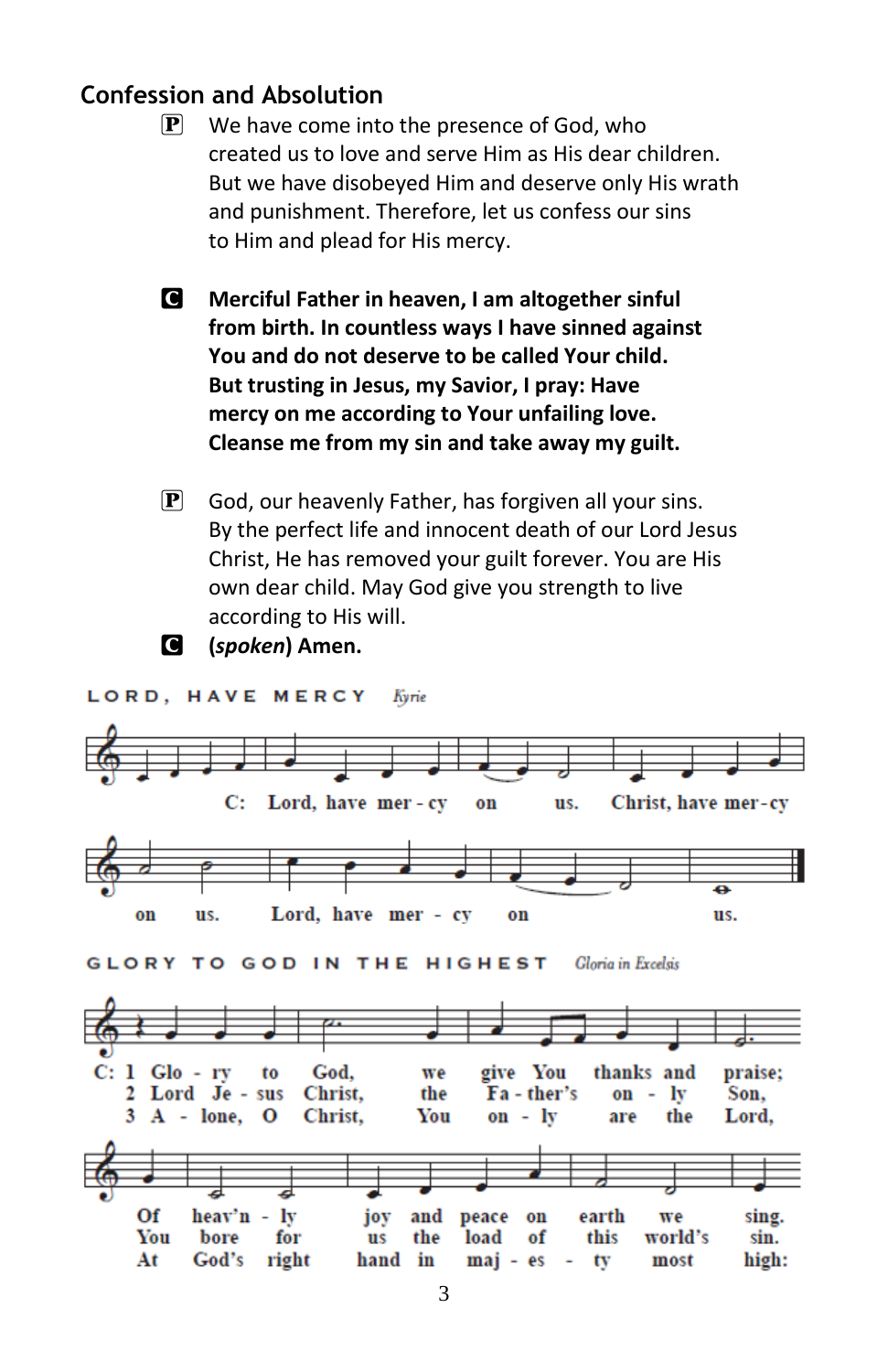

### **Salutation and Collect of the Day**

- $\mathbf{P}$  The Lord be with you.
- C **(***spoken***) And also with you.**
- $\mathbf{P}$  Let us pray...
- C **(***spoken***) Amen.**

### **First Reading** *John 16:7-15*

Nevertheless I tell you the truth. It is to your advantage that I go away; for if I do not go away, the Helper will not come to you; but if I depart, I will send Him to you. 8 And when He has come, He will convict the world of sin, and of righteousness, and of judgment: 9 of sin, because they do not believe in Me; 10 of righteousness, because I go to My Father and you see Me no more; 11 of judgment, because the ruler of this world is judged.

12 "I still have many things to say to you, but you cannot bear them now. 13 However, when He, the Spirit of truth, has come, He will guide you into all truth; for He will not speak on His own authority, but whatever He hears He will speak; and He will tell you things to come. 14 He will glorify Me, for He will take of what is Mine and declare it to you. 15 All things that the Father has are Mine. Therefore I said that He will take of Mine and declare it to you.

**Psalm of the Day** *Psalm 143 (selected verses)*

- $\mathbf{P}$  Hear my prayer, O Lord, Give ear to my supplications!
- C **In Your faithfulness answer me, And in Your righteousness.**
- $\mathbf{P}$  For the enemy has persecuted my soul; He has crushed my life to the ground;
- C **He has made me dwell in darkness, Like those who have long been dead.**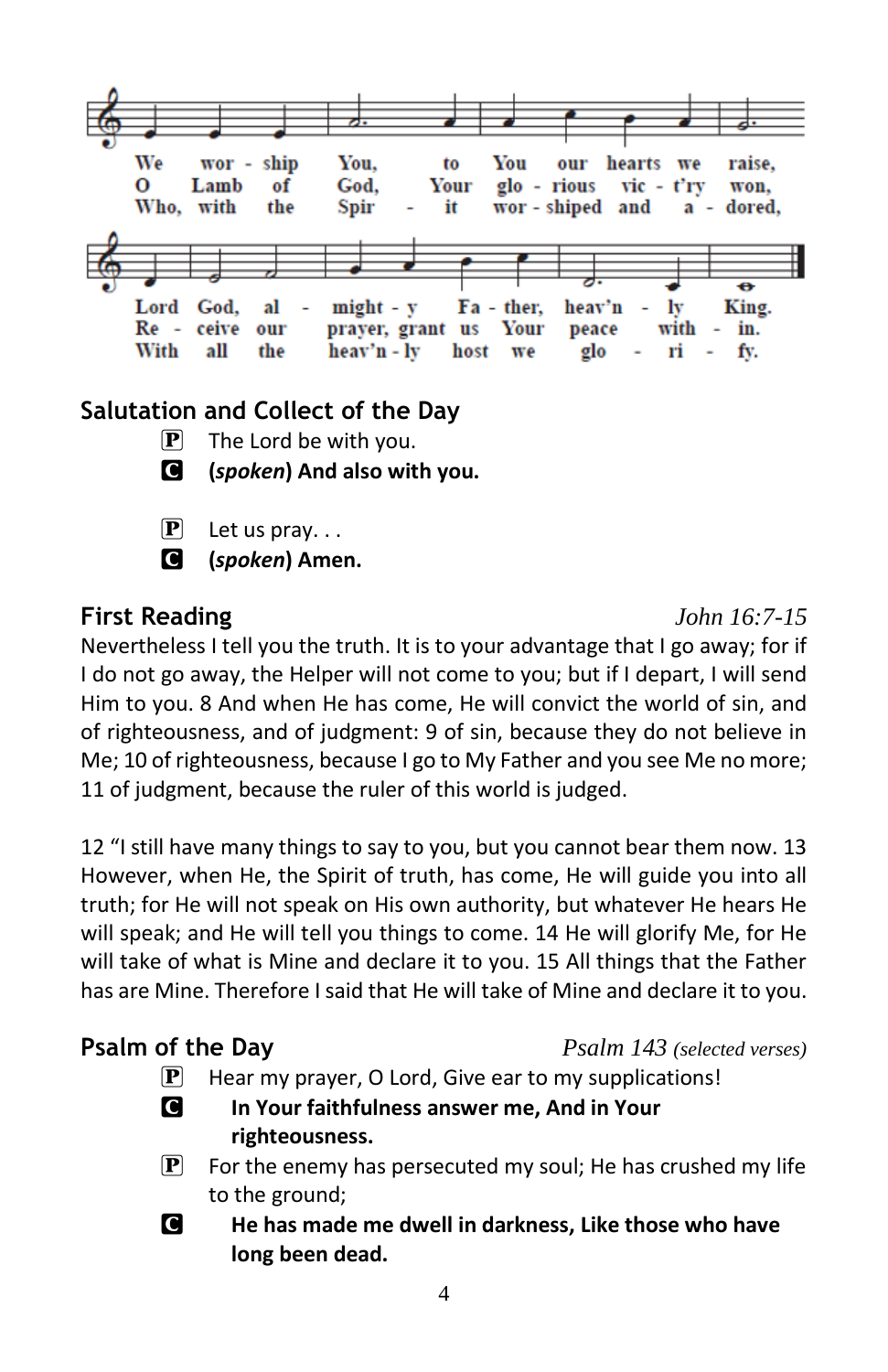- $\mathbf{P}$  Therefore my spirit is overwhelmed within me;
- C **My heart within me is distressed.**
- $\mathbf{P}$  Cause me to hear Your loving kindness in the morning, For in You do I trust;
- C **Cause me to know the way in which I should walk, For I lift up my soul to You.**
- $\left| \mathbf{P} \right|$  Teach me to do Your will, For You are my God;
- C **Your Spirit is good. Lead me in the land of uprightness.**
- $\mathbf{P}$  Revive me, O Lord, for Your name's sake!
- **C** For Your righteousness' sake bring my soul out of trouble.

**Second Reading** *1 Corinthians 2:9-16*

But as it is written:

"Eye has not seen, nor ear heard,

Nor have entered into the heart of man

The things which God has prepared for those who love Him."

10 But God has revealed them to us through His Spirit. For the Spirit searches all things, yes, the deep things of God. 11 For what man knows the things of a man except the spirit of the man which is in him? Even so no one knows the things of God except the Spirit of God. 12 Now we have received, not the spirit of the world, but the Spirit who is from God, that we might know the things that have been freely given to us by God.

13 These things we also speak, not in words which man's wisdom teaches but which the Holy Spirit teaches, comparing spiritual things with spiritual. 14 But the natural man does not receive the things of the Spirit of God, for they are foolishness to him; nor can he know them, because they are spiritually discerned. 15 But he who is spiritual judges all things, yet he himself is rightly judged by no one. 16 For "who has known the mind of the Lord that he may instruct Him?" But we have the mind of Christ.

 $\mathbf{P}$  Blessed are they who hear the Word of God and keep it!

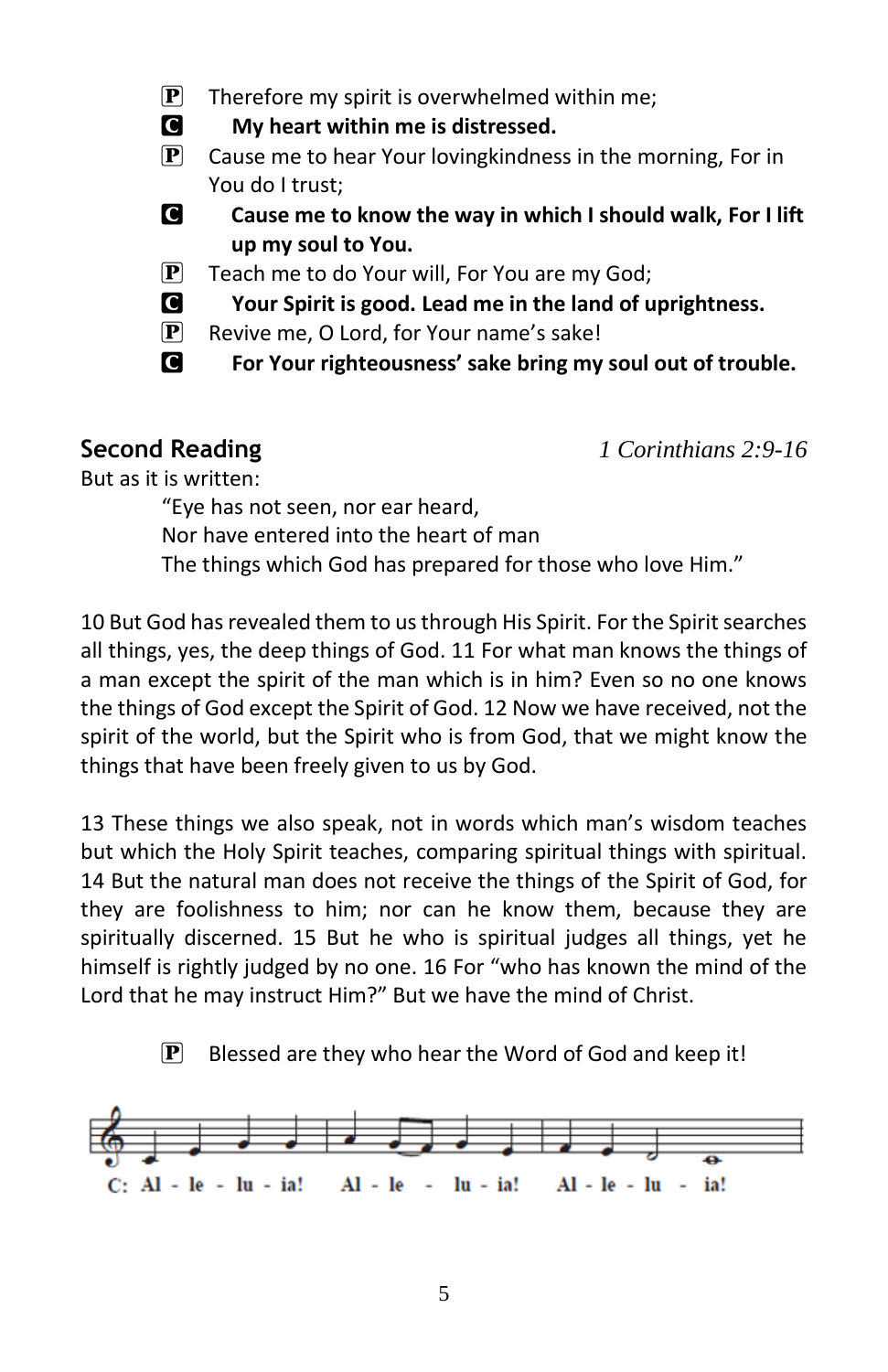

#### **Nicene Creed**

C **I believe in one God, the Father Almighty, maker of heaven and earth and of all things visible and invisible.**

**And in one Lord Jesus Christ, the only-begotten Son of God, begotten of His Father before all worlds, God of God, Light of Light, very God of very God, begotten, not made, being of one substance with the Father, by Whom all things were made; Who for us men and for our salvation came down from heaven and was incarnate by the Holy Spirit of the virgin Mary and was made man; and was crucified also for us under Pontius Pilate. He suffered and was buried. And the third day He rose again according to the Scriptures and ascended into heaven and sits at the right hand of the Father. And He will come again with glory to judge both the living and the dead, Whose kingdom will have no end. And I believe in the Holy Spirit, the Lord and giver of life, Who proceeds from the Father and the Son, Who with the Father and the Son together**

**is worshiped and glorified,**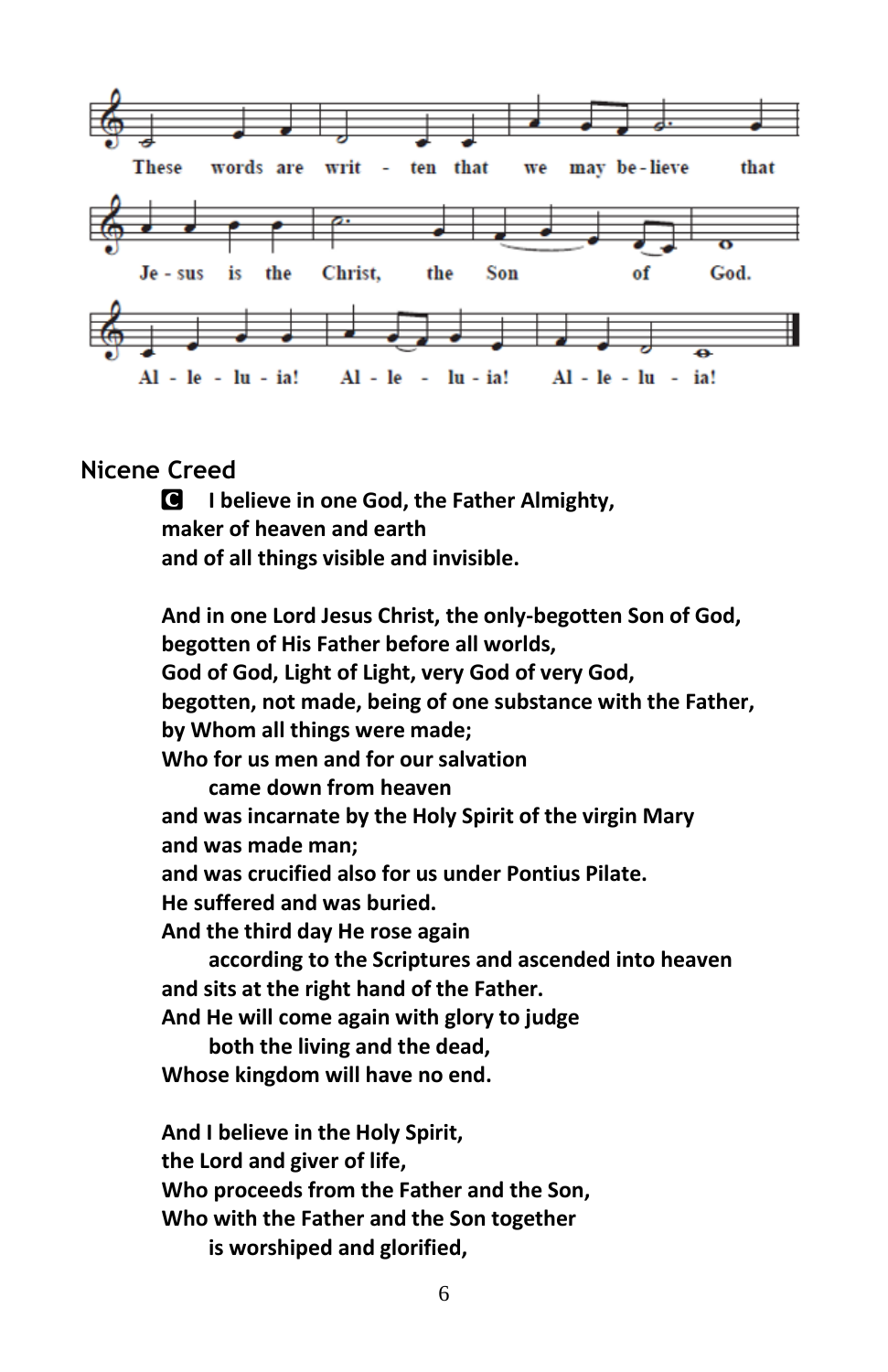**Who spoke by the prophets. And I believe in one holy Christian and apostolic Church, I acknowledge one Baptism for the remission of sins, And I look for the resurrection of the dead And the life of the world to come. Amen.**

**Hymn of the Day** *TLH 235 Come Holy Spirit, Enter In (vv. 1-3, 6-7)*

**Sermon** *Isaiah 44:1-8*

"Yet hear now, O Jacob My servant, and Israel whom I have chosen. 2 Thus says the Lord who made you and formed you from the womb, who will help you: 'Fear not, O Jacob My servant; and you, Jeshurun, whom I have chosen. 3 For I will pour water on him who is thirsty, and floods on the dry ground; I will pour My Spirit on your descendants, and My blessing on your offspring; 4 They will spring up among the grass Like willows by the watercourses.' 5 One will say, 'I am the Lord's'; another will call himself by the name of Jacob; another will write with his hand, 'The Lord's,' and name himself by the name of Israel. 6 "Thus says the Lord, the King of Israel, and his Redeemer, the Lord of hosts: 'I am the First and I am the Last; Besides Me there is no God. 7 And who can proclaim as I do? Then let him declare it and set it in order for Me, since I appointed the ancient people. And the things that are coming and shall come, let them show these to them. 8 Do not fear, nor be afraid; have I not told you from that time, and declared it? You are My witnesses. Is there a God besides Me? Indeed there is no other Rock; I know not one.'"

## **The Spirit Ends the Drought**

**I: The dryness of sin II: The drenching of the Word III: The development of the redeemed**

 $\mathbf{P}$  The peace of God, which passes all understanding, keep your hearts and minds in Christ Jesus.

C **Amen.**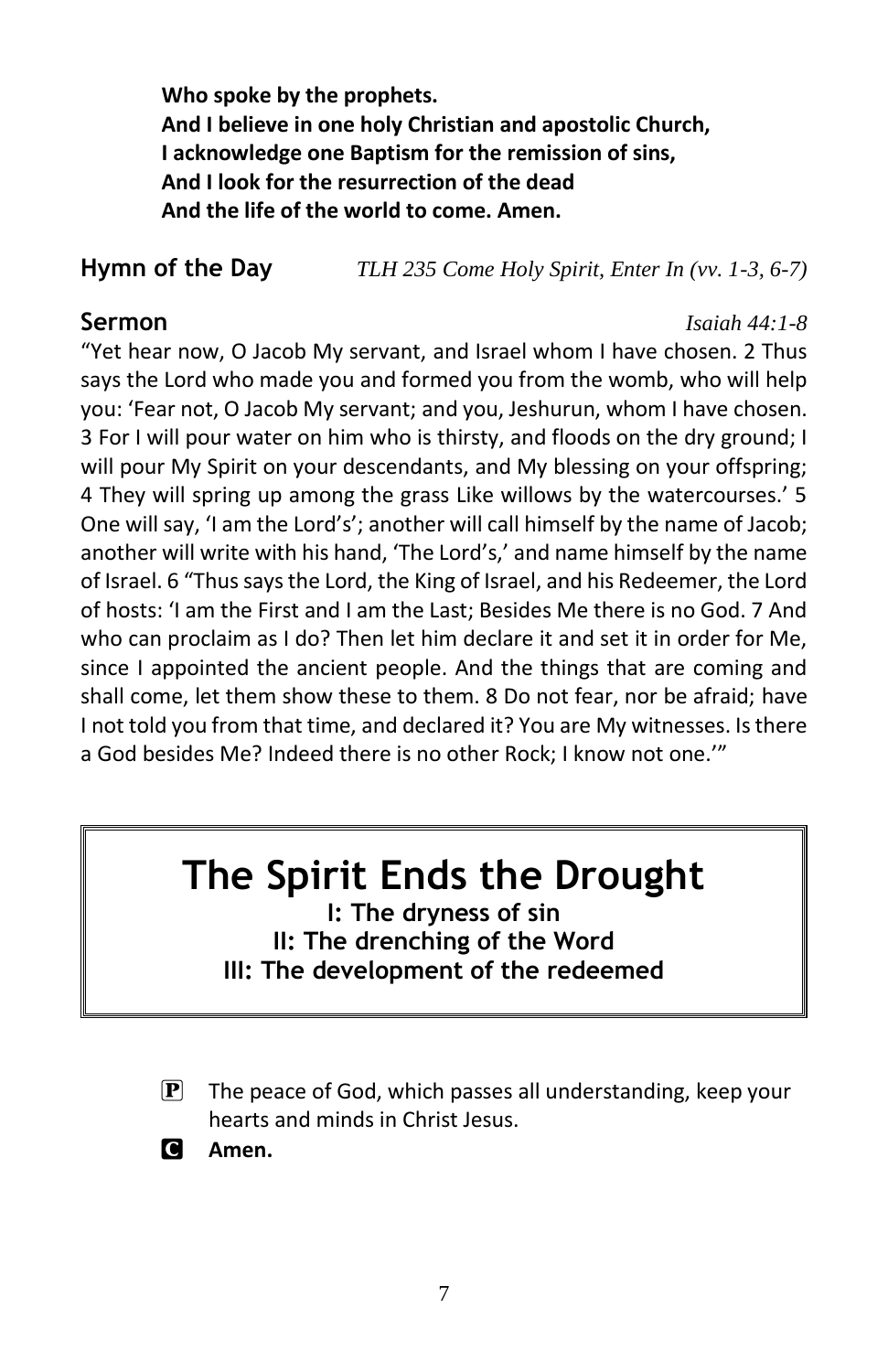OFFERTORY



**Hymn** *TLH 234 Holy Ghost with Light Divine*

#### **Prayer of the Church**

## Service of the Sacrament

- $\mathbf{P}$  The Lord be with you
- C **(spoken) And also with you**
- $\left| \mathbf{P} \right|$  Lift up your hearts!
- C **(spoken) We lift them up to the LORD!**
- $\mathbf{P}$  It is right and beneficial that we should at all times and in all places give thanks to You, O Lord, holy Father, almighty and everlasting God. For you have caused Your Holy Spirit to go out into the world with the glorious message of salvation in Christ. Therefore, with angels and archangels, and with all the company of heaven, we magnify Your glorious Name, evermore praising You and saying: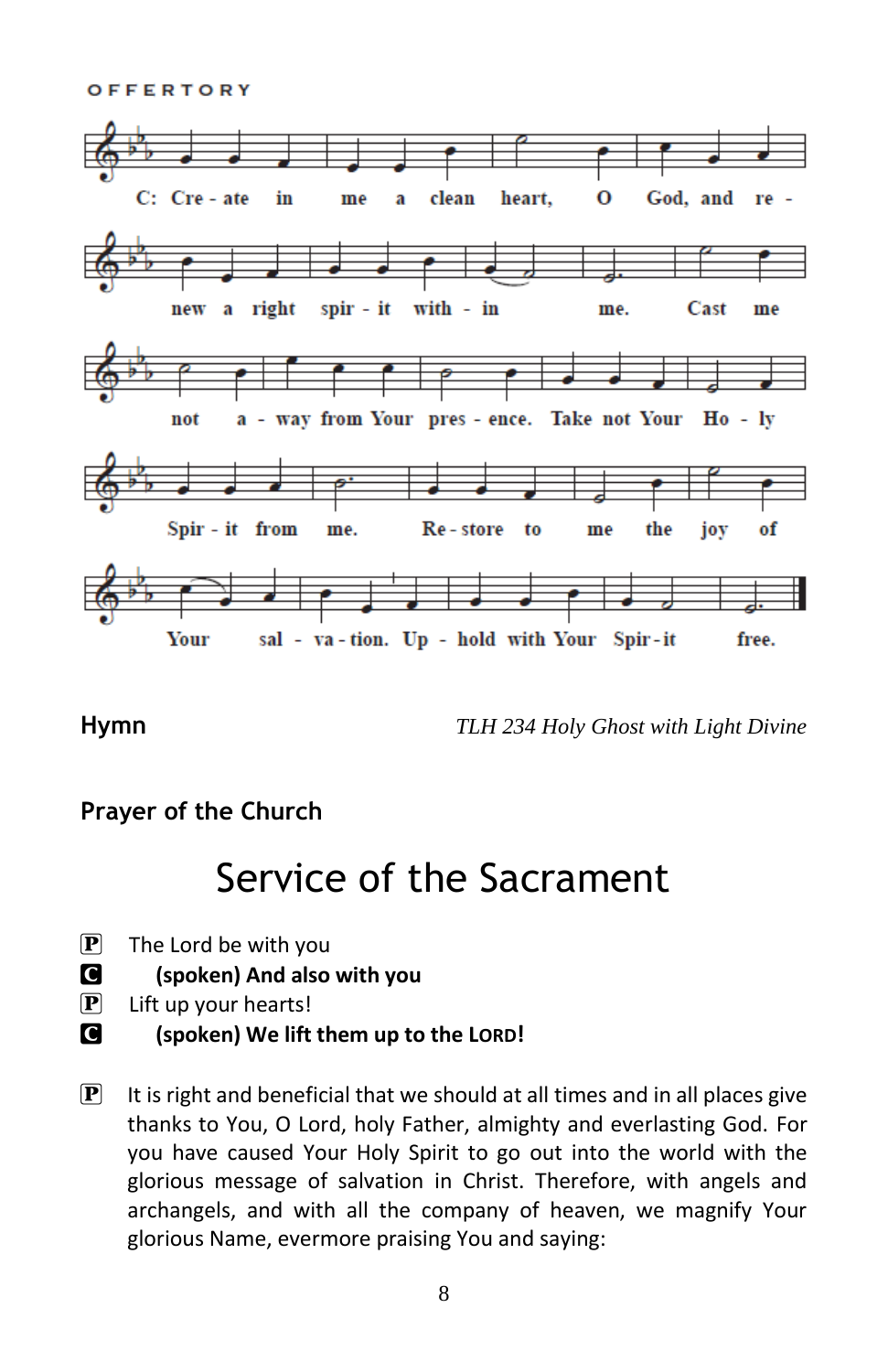HOLY, HOLY, HOLY Sanctus ركوب والتواطئ C: Ho-ly, ho-ly, ho-ly Lord, God of Sa-ba-oth, a-dored; Heav'n and earth with full ac-claim shout the glo-ry of Your name. Sing hoin the high-est, sing ho - san-na to the Lord; Tru-ly san - na blest is He who comes in the Lord! the name of

#### **Words of Institution**



**Distribution of the Lord's Supper**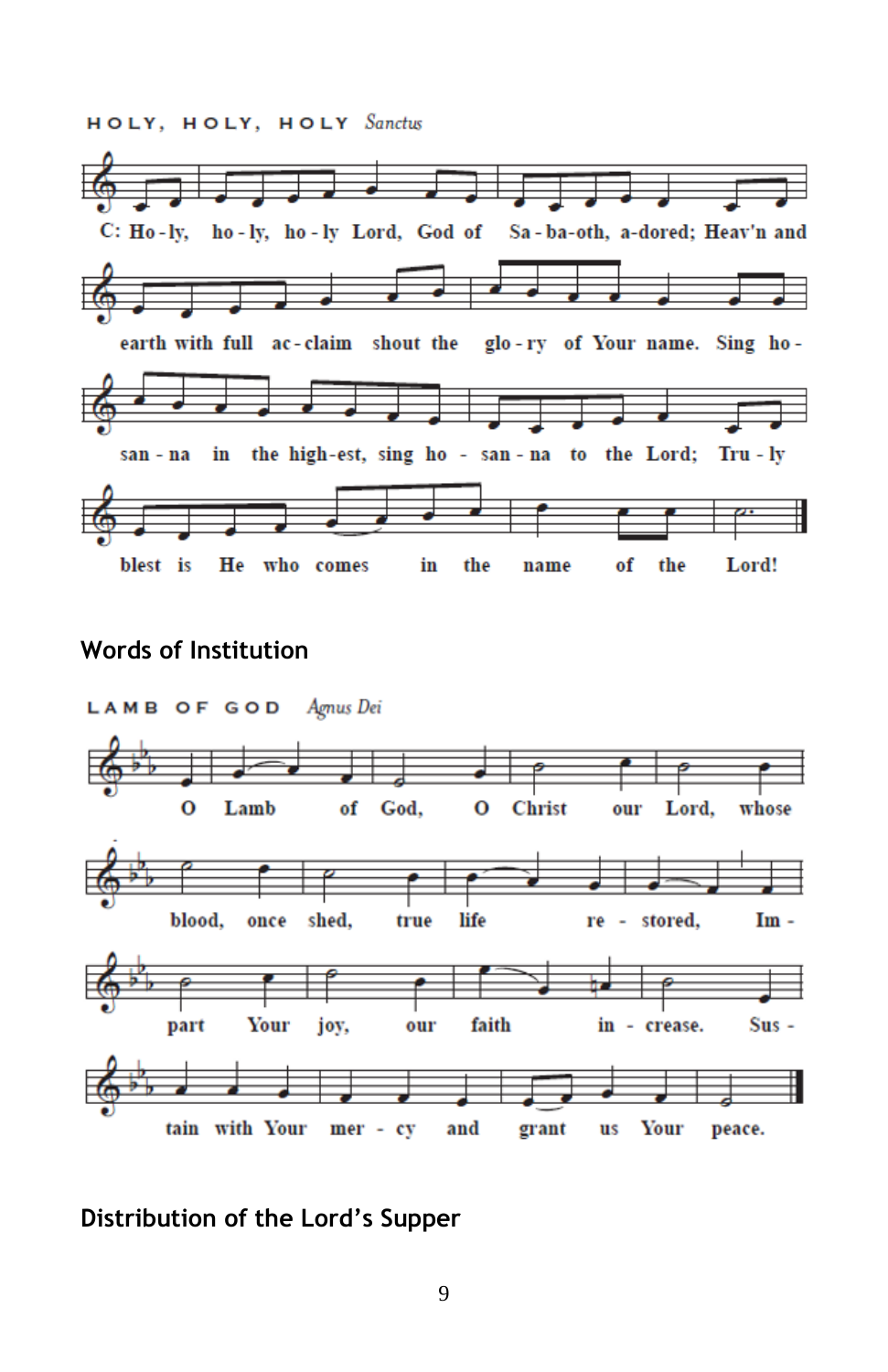*A NOTE TO OUR GUESTS ABOUT COMMUNION: All CLC churches practice "close communion." We ask that only those who are members of our church or another congregation in the CLC come forward to receive the Sacrament. This is NOT a judgment on your faith! Rather, it is an expression of our own faith and unity. If you would like more information, or are interested in becoming a member, please speak to the pastor.*

$$
\overline{\mathbf{P}}
$$

We continue with the singing of the Nunc Dimittis



O LORD, NOW LET YOUR SERVANT Nunc Dimittis

 $\left[ \mathbf{P} \right]$  Go in peace. Serve the Lord with gladness.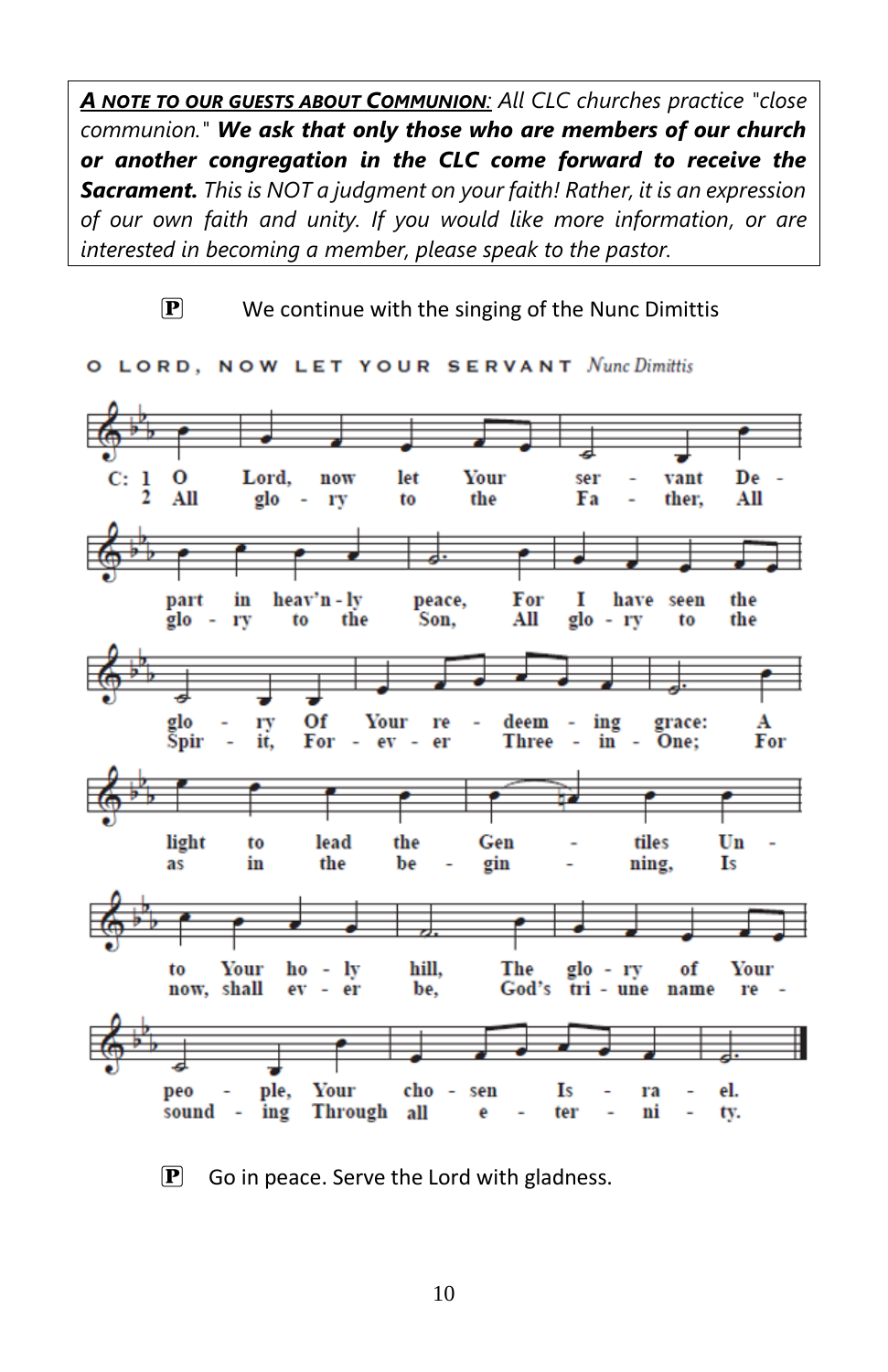**THANKSGIVING** 



#### **The Lord's Prayer**

 $\mathbf{P}$  Let us pray:

We give thanks to You, almighty God, that You have refreshed us through this salutary gift, and we pray that You would strengthen us through the same in faith toward You and fervent love toward one another. We ask this in Jesus' Name, and it is in His Name that we join to pray together:

C **Our Father who art in heaven, Hallowed by thy name, Thy kingdom come, Thy will be done on earth as it is in heaven; Give us this day our daily bread; And forgive us our trespasses As we forgive those who trespass against us; And lead us not into temptation, But deliver us from evil, For thine is the kingdom and the power and the glory Forever and ever. Amen**

#### **Benediction**

- $\left| \mathbf{P} \right|$  The Lord bless you and keep you. The Lord make His face shine upon you and be gracious unto you. The Lord lift up His countenance upon you and  $\pm$  give you peace.
	- C **(spoken) Amen.**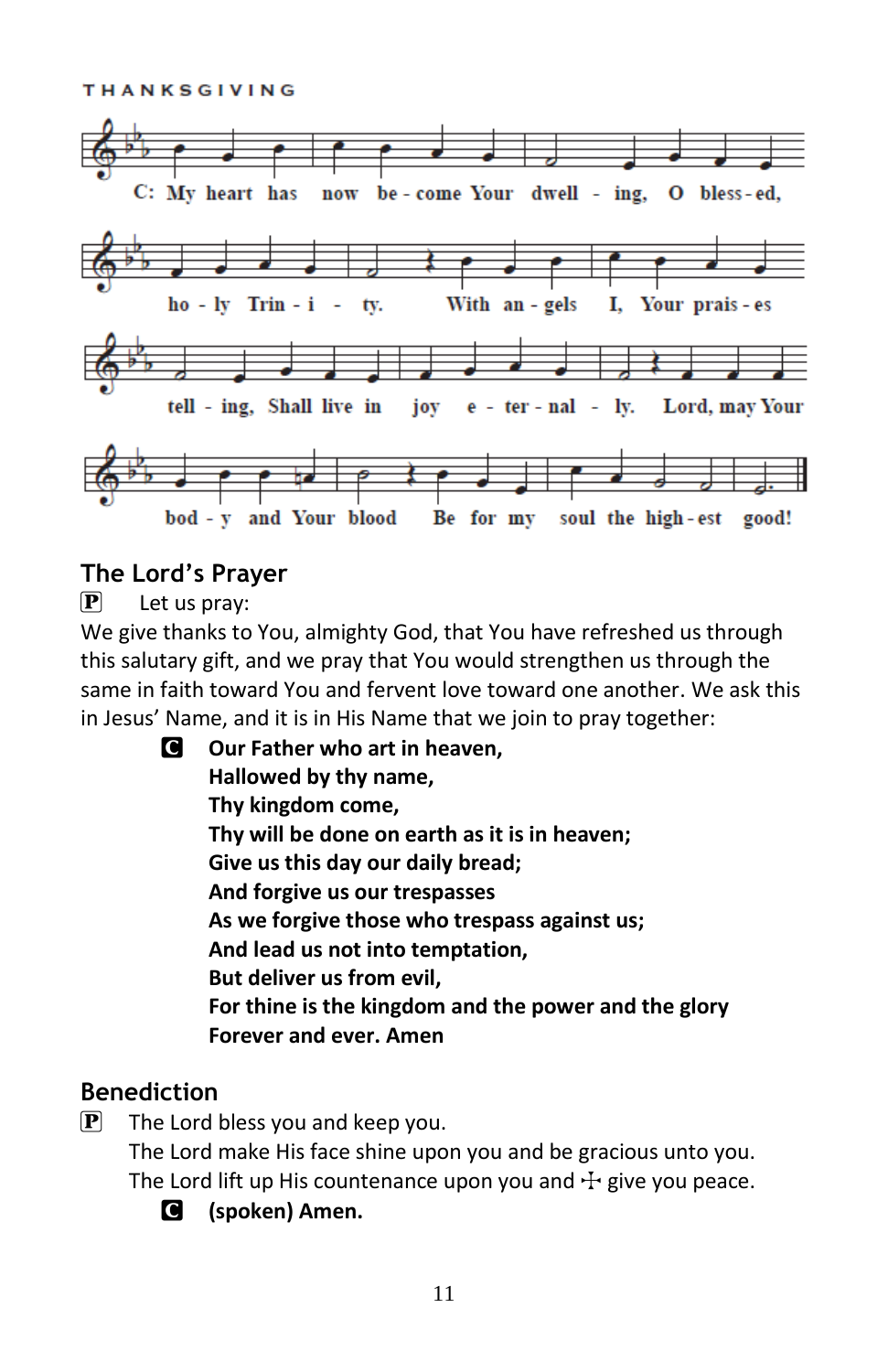**Closing Hymn** *WS 740 Holy Spirit, End Our Sadness*

#### **Silent Prayer**

#### Acknowledgements

Unless otherwise indicated, all Scripture quotations are from *The Holy Bible, New King James Version*, copyright © 1990 by Thomas Nelson, Inc. Used by permission. All rights reserved. OneLicense #A-728597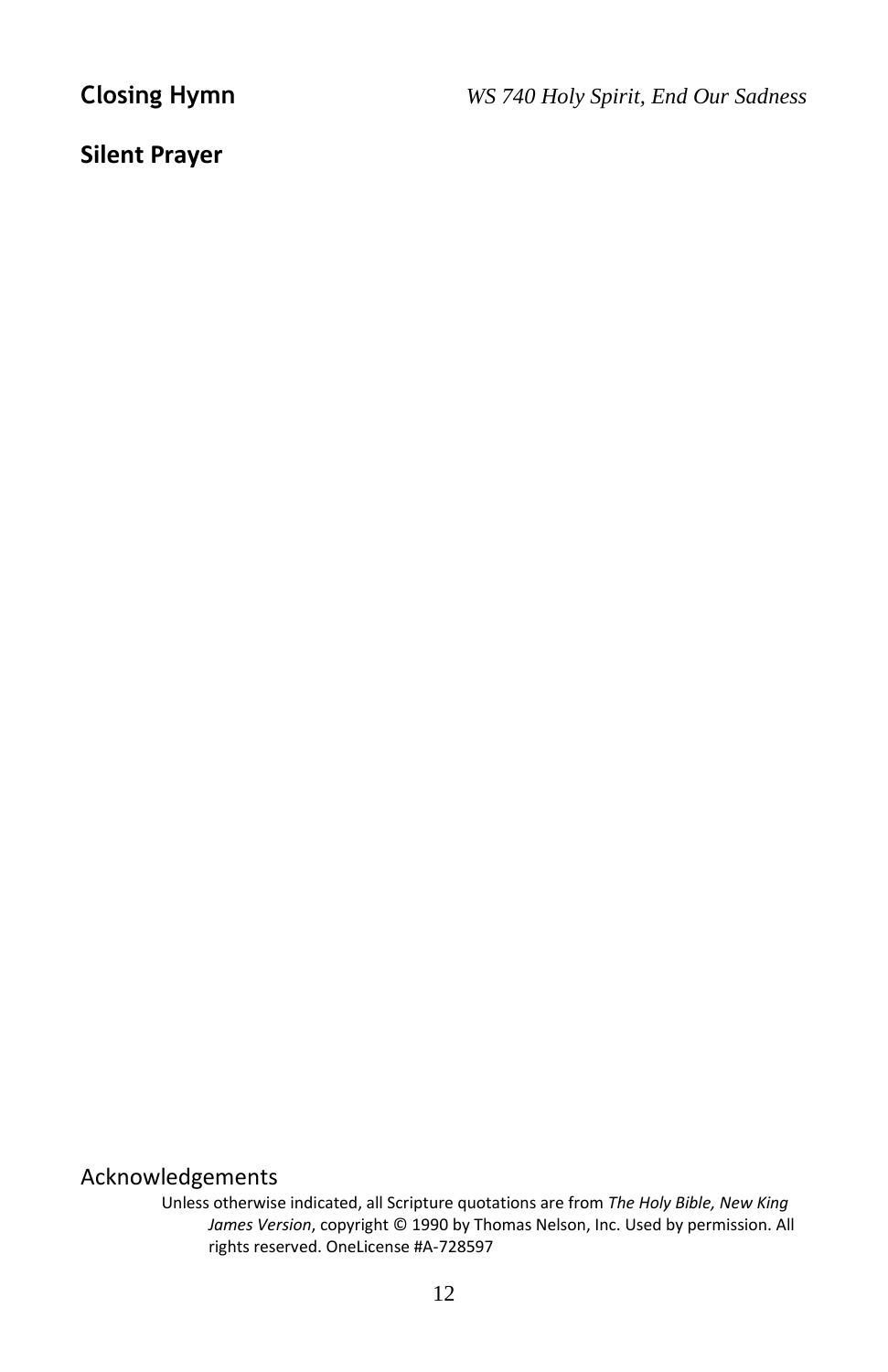## **Welcome to worship at Trinity!**

**Please wait to be ushered** out of the sanctuary. Please do not leave any bulletins or other materials behind. **Offerings** may be left in the offering plate in the narthex or mailed to the church.

**Guest and Visitors**, we are delighted to have you here for worship with us this morning and are grateful for the opportunity to share the saving gospel message of Jesus Christ with you! We invite you to sign our guest book in the entryway. Please speak to the members and pastor after worship to learn more about the Gospel ministry here at *Trinity*. We hope to worship with you again soon!

### **ANNOUNCEMENTS**

#### **BIBLE CLASS & SUNDAY SCHOOL**

Bible Class – SUMMER RECESS (no bible class) Sunday School – SUMMER RECESS (no Sunday school) Wednesday bible class (6pm): Learn From Me

**COUNCIL AND WOMEN'S CIRCLE –** A week from this Sunday following worship, our Church Council and our Women's Circle will meet. Officers, please have your reports ready and emailed in a timely manner. Ladies, please stay and join the discussion if you are able.

**MIDWEEK BIBLE CLASS –** We held our first midweek bible class last week but if you missed it, that doesn't mean you can't jump in this week! We will meet again at 6pm at church this Wednesday evening to continue our study in "Learn From Me". If you'd like a digital copy of the materials to look ahead or are interested in joining the discussion remotely, please let me know!

**DAILY REST RENEWAL –** DAILY REST RENEWAL – We will be sending in our Daily Rest subscription payment this week but if you didn't have the chance to subscribe or renew your subscription, you can still do that at any time. Simply go to the following link to place your order:

https://clcbookhouse.org/shop/adult-devotions/daily-rest-subscription/

**VACATION BIBLE SCHOOL –** So far, we've only had two volunteers to help with the various aspects of Vacation Bible School. It is not a terribly difficult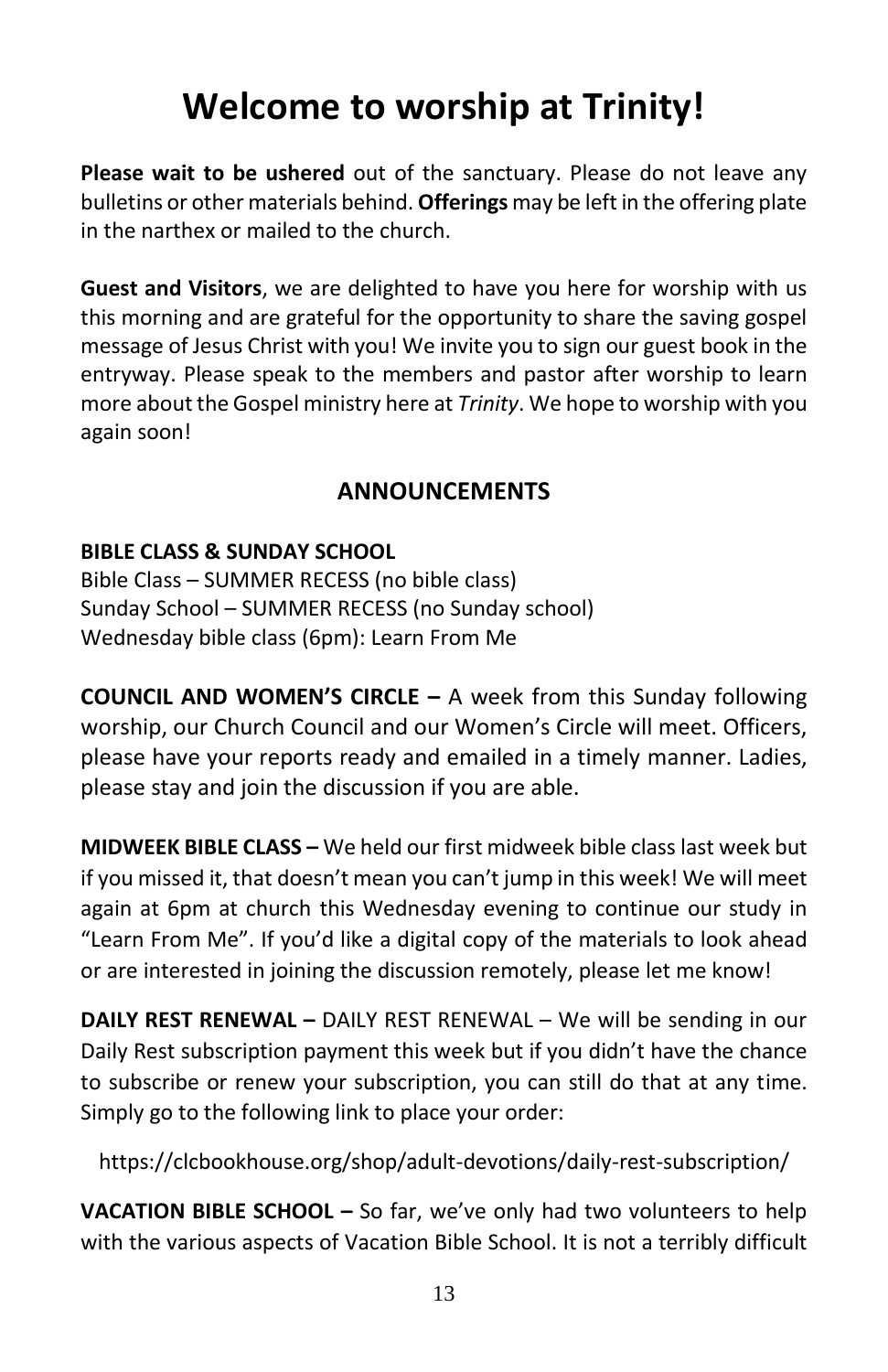or complicated program, but it is one that requires a fair amount of help for supervision and lessons. Please prayerfully consider if you might be able to contribute your time to this wonderful opportunity for evangelism. It would be 9am-12pm, Tue-Fri sometime toward the end of July or beginning of August. Once we have a larger group of volunteers, we can discuss what week works best for all. Contact Pastor Naumann if you are able to serve Trinity and the youth of Spokane in this way! Matthew 19:14 *But Jesus said, "Let the little children come to Me, and do not forbid them; for of such is the kingdom of heaven."*

**PROSPECTUS –** The Prospectus to the 2022 General Convention of the CLC is available now! There are hard copies in the entryway at church and there the digital version can be accessed at the following link:

tinyurl.com/CLC-Prosp-2022

**BUSINESS CARDS –** Inviting your family, friends, and coworkers to church just got a little easier! In the entryway is a box of TLC business cards. There are plenty, so please take a stack and use them liberally!

**GETHSEMANE FAMILY FUN NIGHT - This Wednesday, June 8<sup>th</sup>, our sister** congregation in the Valley will be hosting a family fun night beginning at 5:30pm on Gethsemane Lutheran Church's lawn. There will be food and entertainment, and you are invited!

#### **PRAYERS REQUESTED**

- A few weeks ago, **Paul Hein** was admitted to the hospital after suffering an accident at his nursing home. He has since returned but has suffered a painful injury to his knee. Please keep Paul in your prayers that God may grant him comfort of body and soul during his recovery.
- As we view the ongoing conflict in **Ukraine**, may our Almighty God protect His children in that part of the world. With the many catastrophes that have taken place and continue to arise, may the Spirit lead us to look forward to Christ's return with eyes of faith which longingly hope for the eternal peace of heaven assured to us for Jesus' sake!
- A reminder to keep **Trinity's gospel ministry** in your prayers. May the Lord bless our labors in Spokane as a congregation and as individuals in sharing the hope of Easter and the empty tomb with